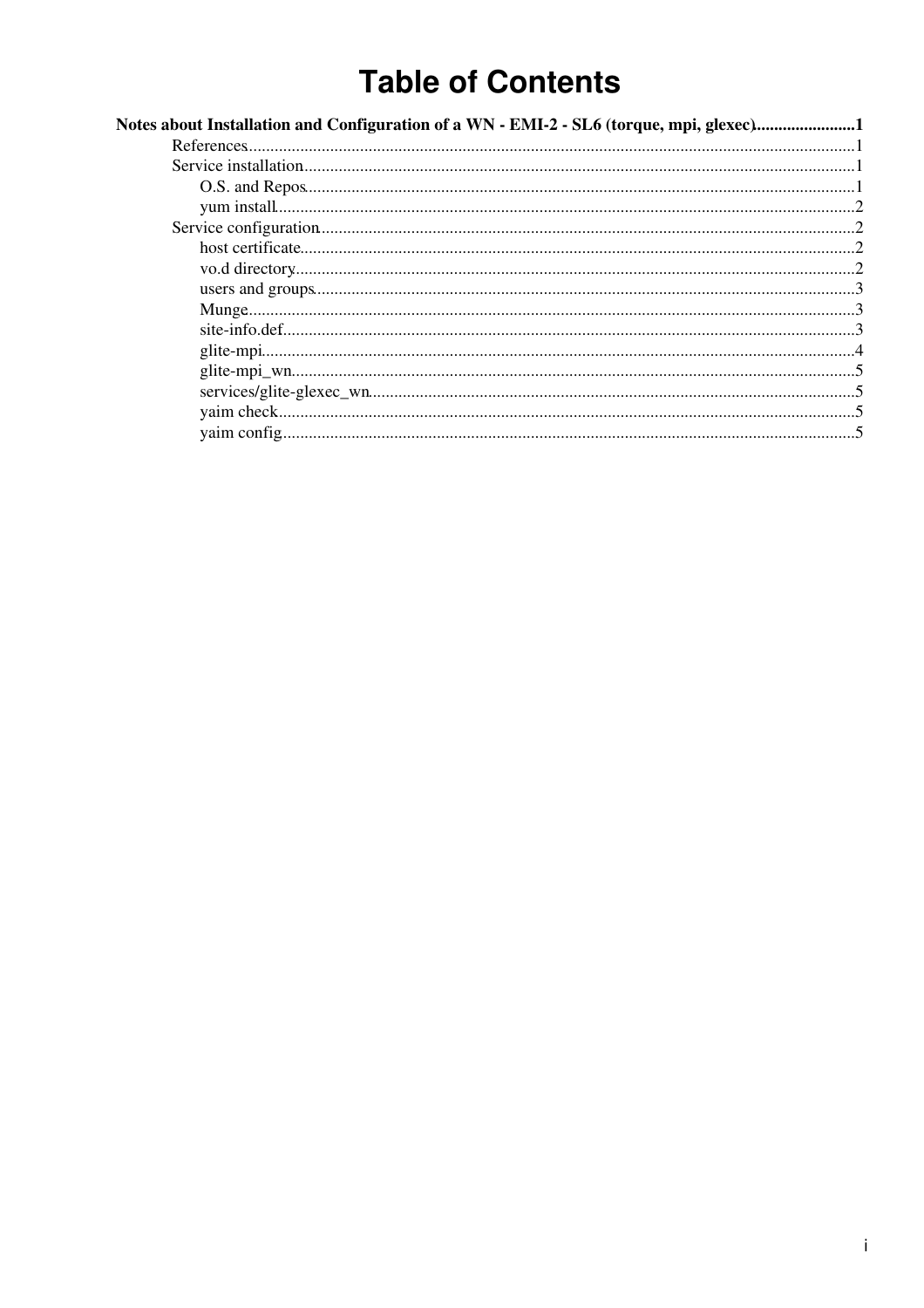# <span id="page-1-0"></span>**Notes about Installation and Configuration of a WN - EMI-2 - SL6 (torque, mpi, glexec)**

- **These notes are provided by site admins on a best effort base as a contribution to the IGI communities and MUST not be considered as a subsitute of the [Official IGI documentation](http://wiki.italiangrid.it/twiki/bin/view/IGIRelease/IgiEmi) .**
- This document is addressed to site administrators responsible for middleware installation and configuration.
- The goal of this page is to provide some hints and examples on how to install and configure an EMI-2 **WN** service based on EMI middleware, with **TORQUE** as batch system installed on a different host, using ARGUS and GLEXEC for the users authorization and with MPI enabled.

| <b>WN</b>        | <b>BATCH SYSTEM ARGUS MPI WNODES</b> |        |              |  |
|------------------|--------------------------------------|--------|--------------|--|
| EMI-2 SL6 torque |                                      | glexec | enabled TODO |  |

## <span id="page-1-1"></span>**References**

- [About IGI Italian Grid infrastructure](http://www.italiangrid.it/) 1.
	- 1. [About IGI Release](http://wiki.italiangrid.it/twiki/bin/view/IGIRelease/WebHome)
	- 2. [IGI Official Installation and Configuration guide](http://wiki.italiangrid.it/twiki/bin/view/IGIRelease/IgiEmi)
- 2. [EMI-2 Release](http://www.eu-emi.eu/emi-2-matterhorn)
	- 1. [EMI-WN](http://www.eu-emi.eu/emi-2-matterhorn-products/-/asset_publisher/B4Rk/content/emi-wn-1)
	- 2. [glite-MPI](http://www.eu-emi.eu/emi-2-matterhorn-products/-/asset_publisher/B4Rk/content/glite-mpi-1)
- [Yaim Guide](https://twiki.cern.ch/twiki/bin/view/LCG/YaimGuide400) 3.
	- 1. [site-info.def yaim variables](https://twiki.cern.ch/twiki/bin/view/LCG/Site-info_configuration_variables#site_info_def)
	- 2. [MPI yaim variables](https://twiki.cern.ch/twiki/bin/view/LCG/Site-info_configuration_variables#MPI)
	- 3. [WN yaim variables](https://twiki.cern.ch/twiki/bin/view/LCG/Site-info_configuration_variables#WN)
	- 4. [TORQUE Yaim variables](https://twiki.cern.ch/twiki/bin/view/LCG/Site-info_configuration_variables#TORQUE)
- 4. [MPI-Start Installation and Configuration](https://wiki.egi.eu/wiki/MAN03)
- 5. [Troubleshooting Guide for Operational Errors on EGI Sites](https://wiki.egi.eu/wiki/Tools/Manuals/SiteProblemsFollowUp)
- 6. [Grid Administration FAQs page](https://wiki.egi.eu/wiki/Tools/Manuals/AdministrationFaq)

## <span id="page-1-2"></span>**Service installation**

## <span id="page-1-3"></span>**O.S. and Repos**

• Starts from a fresh installation of Scientific Linux 6.x (x86\_64).

```
# cat /etc/redhat-release 
Scientific Linux release 6.2 (Carbon)
```
#### • Install the additional repositories: EPEL, Certification Authority, EMI-2

```
# yum install yum-priorities yum-protectbase epel-release
# rpm -ivh http://emisoft.web.cern.ch/emisoft/dist/EMI/2/sl6/x86_64/base/emi-release-2.0.0-1.sl6.
# cd /etc/yum.repos.d/
# wget http://repo-pd.italiangrid.it/mrepo/repos/egi-trustanchors.repo
```
• Be sure that SELINUX is disabled (or permissive). Details on how to disable SELINUX are [here](http://fedoraproject.org/wiki/SELinux/setenforce) :

# getenforce Disabled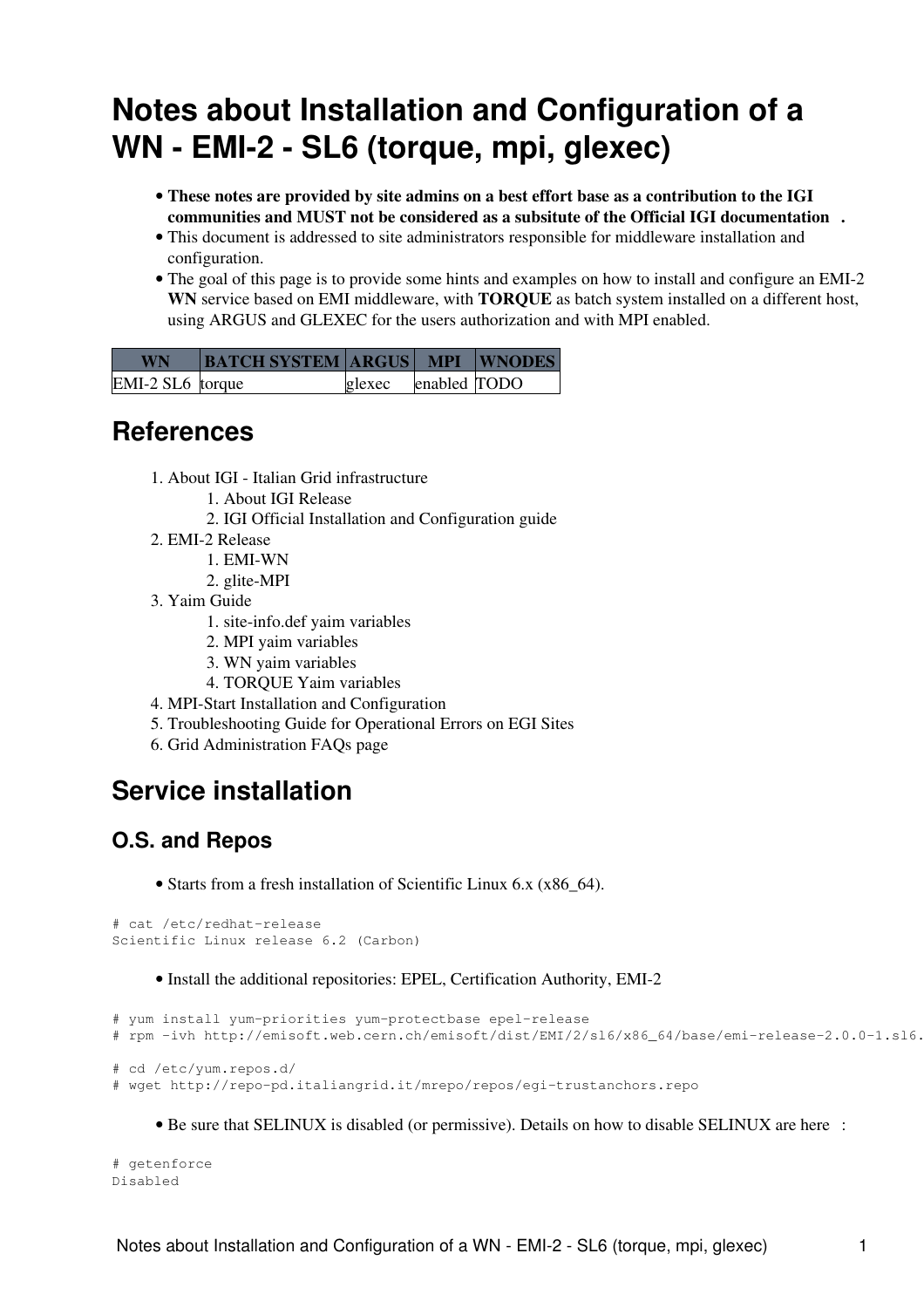#### <span id="page-2-0"></span>**yum install**

```
# yum clean all
```

```
# yum install ca-policy-egi-core emi-wn emi-torque-utils glite-mpi emi-glexec_wn openmpi openmpi
```
## <span id="page-2-1"></span>**Service configuration**

You have to copy the configuration files in another path, for example root, and set them properly (see later):

```
# cp -vr /opt/glite/yaim/examples/siteinfo .
```
### <span id="page-2-2"></span>**host certificate**

```
# ll /etc/grid-security/host*
-rw-r--r-- 1 root root 1440 Oct 18 09:31 /etc/grid-security/hostcert.pem
-r-------- 1 root root 887 Oct 18 09:31 /etc/grid-security/hostkey.pem
```
### <span id="page-2-3"></span>**vo.d directory**

Create the directory siteinfo/vo.d and fill it with a file for each supported VO. You can download them from [HERE](https://forge.cnaf.infn.it/plugins/scmsvn/viewcvs.php/branches/BRANCH-4_0_X/ig-yaim/examples/siteinfo/vo.d/?root=igrelease) and [here](https://wiki-igi.cnaf.infn.it/twiki/bin/view/SiteAdminCorner/VoDirContent) an example for some VOs. Information about the several VOs are available at the [CENTRAL OPERATIONS PORTAL](http://operations-portal.in2p3.fr/vo) .

```
# cat /root/siteinfo/vo.d/comput-er.it
SW_DIR=$VO_SW_DIR/computer
DEFAULT_SE=$SE_HOST
STORAGE_DIR=$CLASSIC_STORAGE_DIR/computer
VOMS_SERVERS="'vomss://voms2.cnaf.infn.it:8443/voms/comput-er.it?/comput-er.it'"
VOMSES="'comput-er.it voms2.cnaf.infn.it 15007 /C=IT/O=INFN/OU=Host/L=CNAF/CN=voms2.cnaf.infn.it
VOMS_CA_DN="'/C=IT/O=INFN/CN=INFN CA' '/C=IT/O=INFN/CN=INFN CA'"
# cat /root/siteinfo/vo.d/dteam
SW_DIR=$VO_SW_DIR/dteam
DEFAULT_SE=$SE_HOST
STORAGE_DIR=$CLASSIC_STORAGE_DIR/dteam
VOMS_SERVERS='vomss://voms.hellasgrid.gr:8443/voms/dteam?/dteam/'
VOMSES="'dteam lcg-voms.cern.ch 15004 /DC=ch/DC=cern/OU=computers/CN=lcg-voms.cern.ch dteam 24' '
VOMS_CA_DN="'/DC=ch/DC=cern/CN=CERN Trusted Certification Authority' '/DC=ch/DC=cern/CN=CERN Trus
# cat /root/siteinfo/vo.d/gridit
SW_DIR=$VO_SW_DIR/gridit
DEFAULT_SE=$SE_HOST
STORAGE_DIR=$CLASSIC_STORAGE_DIR/gridit
VOMS_SERVERS="'vomss://voms.cnaf.infn.it:8443/voms/gridit?/gridit' 'vomss://voms-01.pd.infn.it:8443/voms/gridit?/gridit'"
VOMSES="'gridit voms.cnaf.infn.it 15008 /C=IT/O=INFN/OU=Host/L=CNAF/CN=voms.cnaf.infn.it gridit' 'gridit voms-01.pd.infn.it 15008 /C=IT/O=INFN/OU=Host/L=Padova/CN=voms-01.pd.infn.it gridit'"
VOMS_CA_DN="'/C=IT/O=INFN/CN=INFN CA' '/C=IT/O=INFN/CN=INFN CA'"
# cat /root/siteinfo/vo.d/igi.italiangrid.it
SW_DIR=$VO_SW_DIR/igi
DEFAULT_SE=$SE_HOST
STORAGE_DIR=$CLASSIC_STORAGE_DIR/igi
VOMS_SERVERS="'vomss://vomsmania.cnaf.infn.it:8443/voms/igi.italiangrid.it?/igi.italiangrid.it'"
VOMSES="'igi.italiangrid.it vomsmania.cnaf.infn.it 15003 /C=IT/O=INFN/OU=Host/L=CNAF/CN=vomsmania.cnaf.infn.it igi.italiangrid.it'"
VOMS_CA_DN="'/C=IT/O=INFN/CN=INFN CA'"
# cat /root/siteinfo/vo.d/infngrid
SW_DIR=$VO_SW_DIR/infngrid
```

```
DEFAULT_SE=$SE_HOST
STORAGE_DIR=$CLASSIC_STORAGE_DIR/infngrid
VOMS_SERVERS="'vomss://voms.cnaf.infn.it:8443/voms/infngrid?/infngrid' 'vomss://voms-01.pd.infn.it:8443/voms/infngrid?/infngrid'"
```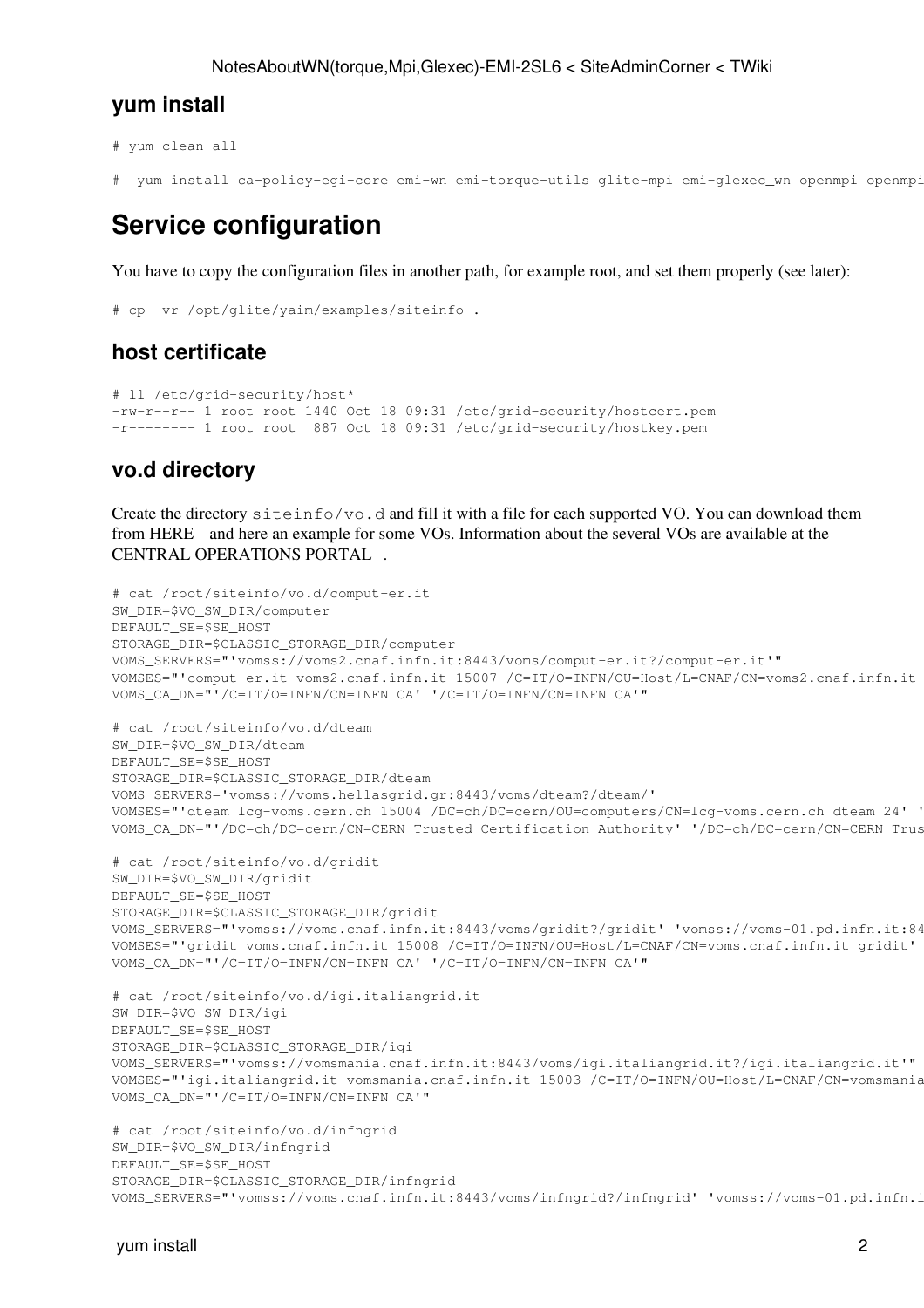#### NotesAboutWN(torque,Mpi,Glexec)-EMI-2SL6 < SiteAdminCorner < TWiki

```
VOMSES="'infngrid voms.cnaf.infn.it 15000 /C=IT/O=INFN/OU=Host/L=CNAF/CN=voms.cnaf.infn.it infngr
VOMS CA DN="'/C=IT/O=INFN/CN=INFN CA' '/C=IT/O=INFN/CN=INFN CA'"
```

```
# cat /root/siteinfo/vo.d/ops
SW_DIR=$VO_SW_DIR/ops
DEFAULT_SE=$SE_HOST
STORAGE DIR=$CLASSIC STORAGE DIR/ops
VOMS_SERVERS="vomss://voms.cern.ch:8443/voms/ops?/ops/"
VOMSES="'ops lcg-voms.cern.ch 15009 /DC=ch/DC=cern/OU=computers/CN=lcg-voms.cern.ch ops 24' 'ops
VOMS_CA_DN="'/DC=ch/DC=cern/CN=CERN Trusted Certification Authority' '/DC=ch/DC=cern/CN=CERN Trus
```
#### <span id="page-3-0"></span>users and groups

You can download them from HERE.

#### <span id="page-3-1"></span>**Munge**

Copy the key /etc/munge/munge.key from the Torque server to every host of your cluster, adjust the permissions and start the service

```
# chown munge: munge /etc/munge/munge.key
# 1s -1tr /etc/munge/
total 4
-r-------- 1 munge munge 1024 Jan 13 14:32 munge.key
# chkconfig munge on
# /etc/init.d/munge restart
```
#### <span id="page-3-2"></span>site-info.def

KISS: Keep it simple, stupid! For your convenience there is an explanation of each yaim variable. For more details look HERE.

SUGGESTION: use the same site-info.def for CREAM and WNs: for this reason in this example file there are yaim variable used by CREAM, TORQUE or emi-WN.

```
# cat site-info.def
CE_HOST=cream-01.cnaf.infn.it
SITE_NAME=IGI-BOLOGNA
BATCH_SERVER=batch.cnaf.infn.it
BATCH_LOG_DIR=/var/torque
BDII_HOST=eqee-bdii.cnaf.infn.it
CE_BATCH_SYS=torque
JOB_MANAGER=pbs
BATCH_VERSION=torque-2.5.7
#CE_DATADIR=
CE INBOUNDIP=FALSE
CE_OUTBOUNDIP=TRUE
CE_OS="ScientificSL"
CE_OS_RELEASE=6.2
CE_OS_VERSION="Carbon"
CE_RUNTIMEENV="IGI-BOLOGNA"
CE_PHYSCPU=8
CE_LOGCPU=16
```
CE\_MINPHYSMEM=16000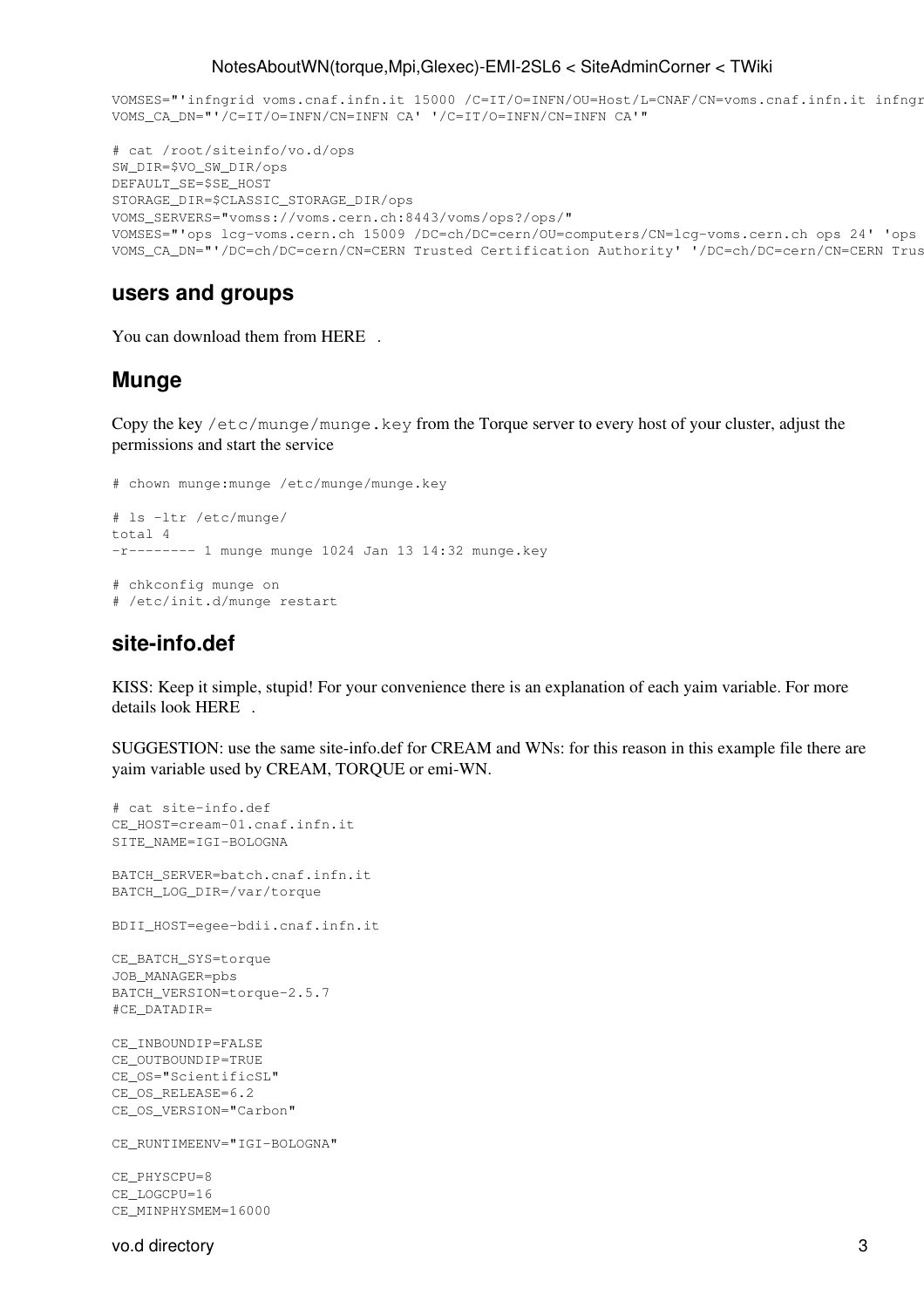```
CE MINVIRTMEM=32000
CE SMPSIZE=8
CE_CPU_MODEL=Xeon
CE_CPU_SPEED=2493
CE CPU VENDOR=intel
CE CAPABILITY="CPUScalingReferenceSI00=1039 glexec"
CE OTHERDESCR="Cores=1, Benchmark=4.156-HEP-SPEC06"
CE SF00=951
CE_SI00=1039
CE_OS_ARCH=x86_64
CREAM PEPC RESOURCEID="http://cnaf.infn.it/cremino"
USERS_CONF=/root/siteinfo/iq-users.conf
GROUPS CONF=/root/siteinfo/ig-users.conf
VOS="comput-er.it dteam igi.italiangrid.it infngrid ops gridit"
QUEUES="cert prod"
CERT_GROUP_ENABLE="dteam_infngrid_ops /dteam/ROLE=lcgadmin /dteam/ROLE=production /ops/ROLE=lcgad
PROD_GROUP_ENABLE="comput-er.it gridit igi.italiangrid.it /comput-er.it/ROLE=SoftwareManager /qri
VO_SW_DIR=/opt/exp_soft
WN_LIST="/root/siteinfo/wn-list.conf"
MUNGE_KEY_FILE=/etc/munge/munge.key
CONFIG_MAUI="no"
MYSQL PASSWORD=**********************************
APEL DB PASSWORD=not_used
APEL_MYSQL_HOST=not_used
```

```
For your convenience there is an explanation of each yaim variable. For more details look at [6, 7, 8, 9]
```
## <span id="page-4-0"></span>glite-mpi

SE\_LIST="darkstorm.cnaf.infn.it"

SE MOUNT INFO LIST="none"

in the following example, it is enabled the support for MPICH2 and OPENMPI; moreover the WNs are configured to use shared homes

```
MPI_MPICH_ENABLE="no"
MPI_MPICH2_ENABLE="yes"
MPI_OPENMPI_ENABLE="yes"
MPI_LAM_ENABLE="no"
#MPI_MPICH_PATH="/opt/mpich-1.2.7p1/"
#MPI_MPICH_VERSION="1.2.7p1"
MPI_MPICH2_PATH="/usr/lib64/mpich2/bin"
MPI_MPICH2_VERSION="1.2.1"
MPI_OPENMPI_PATH="/usr/lib64/openmpi/bin/"
MPI_OPENMPI_VERSION="1.5.4"
#MPI_LAM_VERSION="7.1.2"
# Most versions of MPI now distribute their own versions of mpiexec
# However, I had some problems with the MPICH2 version - so use standard mpiexec
MPI_MPICH_MPIEXEC="/usr/bin/mpiexec"
MPI_MPICH2_MPIEXEC="/usr/bin/mpiexec"
MPI_OPENMPI_MPIEXEC="/usr/lib64/openmpi/bin/mpiexec"
######### MPI_SHARED_HOME section
# Set this variable to one of the following:
# MPI_SHARED_HOME="no" if a shared directory is not used
# MPI_SHARED_HOME="yes" if the HOME directory area is shared
# MPI_SHARED_HOME="/Path/to/Shared/Location" if a shared area other
    than the HOME dirirectory is used.
# If you do provide a shared home and Grid jobs normally start in that area,
```